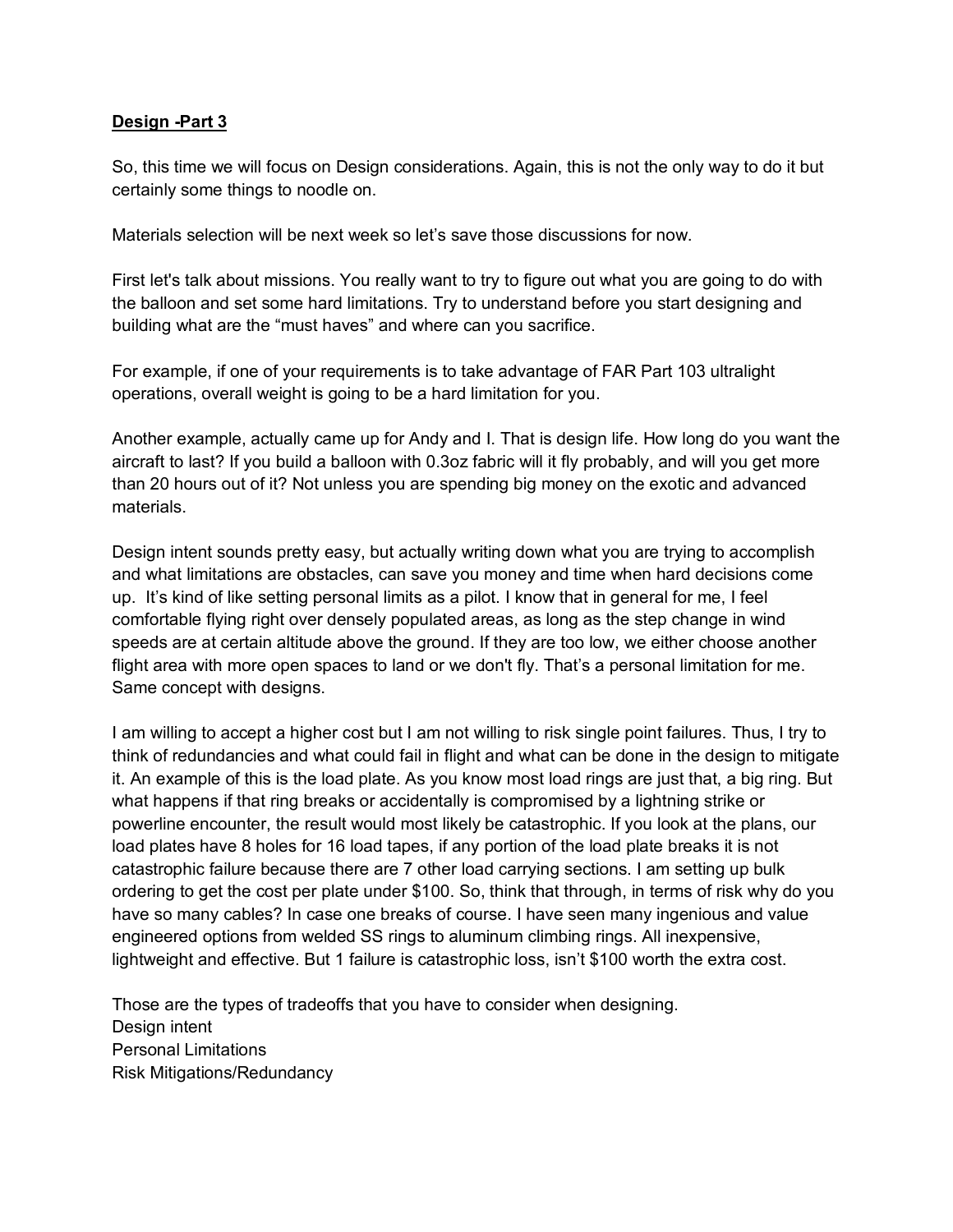Then we can get into aesthetics,

Let's talk basic shape, some people like round, some like flat, some like bulbous, some like asymmetrical, the shape of the balloon is as personal as the colors and patterns.

The plans I shared are for a mostly flat spherical balloon, with 16 gores and horizontal cut fabric. Here are some generalizations you can keep in your pocket.

More gores = more load distribution

More load distribution allows lighter weight materials

Sacrifice is generally, more gores means more sewing or labor expense in manufacturing.

If you tried to sew completely rectangular panels you would end up with a rectangular tower with no top. Thus, as most of you have seen most horizontal cut panels are slightly trapezoidal and have slight tapers on the top and bottom edges at both corners. The steeper the taper the more bulbous.

Some other things to consider are mouth geometry and deflation/maneuvering vent control and activation. If you look at the plans, this balloon has 16 centering lines which keep the parachute vent in place and those lines attach to the same loops as the pull-down lines or the lines that open the vent. Having personally owned and spent many hours piloting the certified Adams A-B and A55S which are big brothers to this design. It is a simple and effective design that works great when its rigged properly. But if it's not rigged properly, the result is leaky or off centered, resulting in higher fuel burn and potentially over temps from rapid temp recoveries.

Some pros to this design are that we have already figured out a way to increase or decrease the size slightly without significantly affecting design geometry.

For example, if you chose to oversize this balloon by 10% by cutting the panels slightly larger, the best way to do it is to add a few inches of material at the vertical centerline of each panel.

Here is an example, the current diameter at the equator is 42'6". If you were to add 6 inches to the upper and lower measurements of all panels, the diameter, mouth, and crown diameters would increase slightly. Primarily the Diameter at the equator would be calculated like this using basic math.

42.5' x 3.14 = 133.45 circumference add 8ft (4 in x 16 gores) to 141.45 ft circumference and divide by 3.14 for a new diameter of 45ft. Now since the height has not really changed you can use a basic proportion formula to figure out an roughly estimated difference in volume. For example:

Est volume =  $[45$ (new diameter) x 38,200 (current volume )] / 42.4 (current diameter)

The new volume would be in the neighborhood of 40-41k cuft.

Mathematically you can do the reverse and accomplish approximately a 35k cuft balloon by removing 6in.